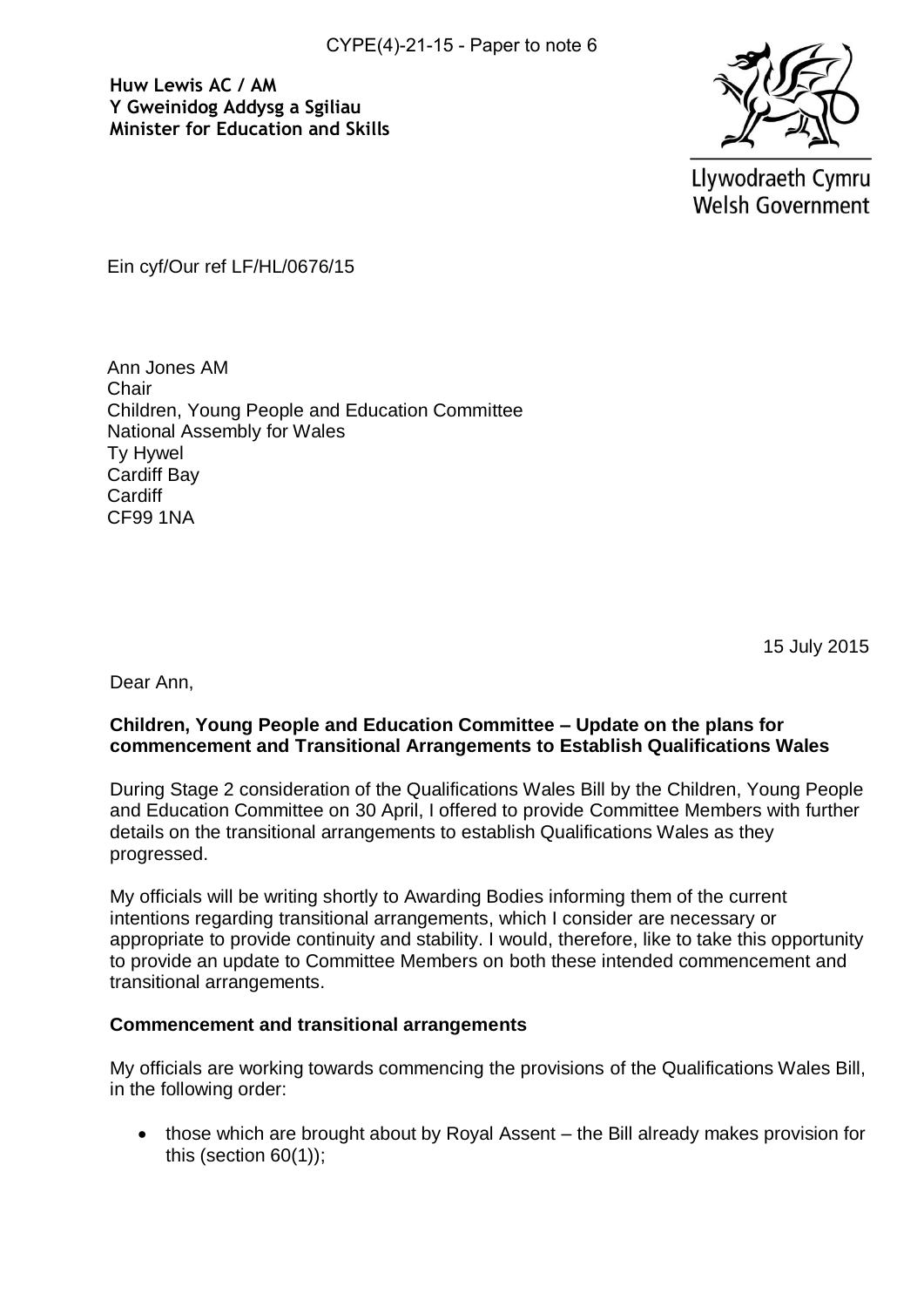- those which relate to the establishment of Qualifications Wales shortly after Royal Assent, in order that the necessary preparations can be made before it becomes fully operational; and
- those which, on 21 September 2015, will commence Qualifications Wales' regulatory functions. Monetary penalties regulations will be brought forward at a later date.

I have already appointed a Qualifications Wales Shadow Board and it is my current intention to appoint those members as the first Qualifications Wales Board once I am able to. My officials are working with those members to develop arrangements so that Qualifications Wales can make the necessary operational and regulatory decisions during its initial months.

It is also my current intention to appoint Philip Blaker, currently Chief Executive (Interim) as the first Chief Executive Officer of Qualifications Wales. Subsequent appointments will be made by Qualifications Wales itself.

Recruitment for staff is well underway, with offers having been made for 34 positions with a further 30 positions currently at interview stage. Ten positions are expected to be recruited later in the year to bring Qualifications Wales to its full head-count of 74. The headquarters has been leased and fitted out. The ICT infrastructure has been largely completed and ICT equipment purchased. Software has been purchased and is being configured, and the website is being developed ready for launch. Data records for copy or transfer are being identified and contracts have been set up for a number of the on-going services required by the new body.

My officials are working towards transitional arrangements including the following:

- An awarding body currently recognised by the Welsh Ministers would be treated as recognised generally by Qualifications Wales and awarding bodies would be given (in advance of commencement) the opportunity to identify any qualifications or descriptions of qualifications for which they do not wish to be generally recognised upon their recognition being transitioned to Qualifications Wales.
- Most qualifications that are listed as eligible for public funding on the Database of Approved Qualifications in Wales (DAQW) immediately before 21 September 2015 are to be treated as designated by Qualifications Wales with effect from 21 September 2015 until the earlier of the review date shown on that database or 31 August 2018.
- The remaining few qualifications listed as eligible for public funding immediately before 21 September 2015 will be treated as approved with effect from 21 September 2015 until their review date as listed on the Database of Approved Qualifications in Wales (DAQW). These are the key reformed, Wales only, qualifications - GCSEs, AS and A levels, Welsh Bacc and Essential Skills Wales
- Regulatory documents published by Welsh Government and applied, through conditions of recognition, to awarding bodies and their qualifications are to be treated as standard conditions of recognition under the Bill, with some minor amendments, for example to reflect the terminology of the Bill.

These arrangements allow for:

- continuity of protection for learners;
- continuity of regulation with regulatory activities currently being undertaken by the Welsh Government (including, for example, any investigations or reviews) able to be continued by Qualifications Wales;
- continuity of the provision of funded qualifications as listed on DAQW;